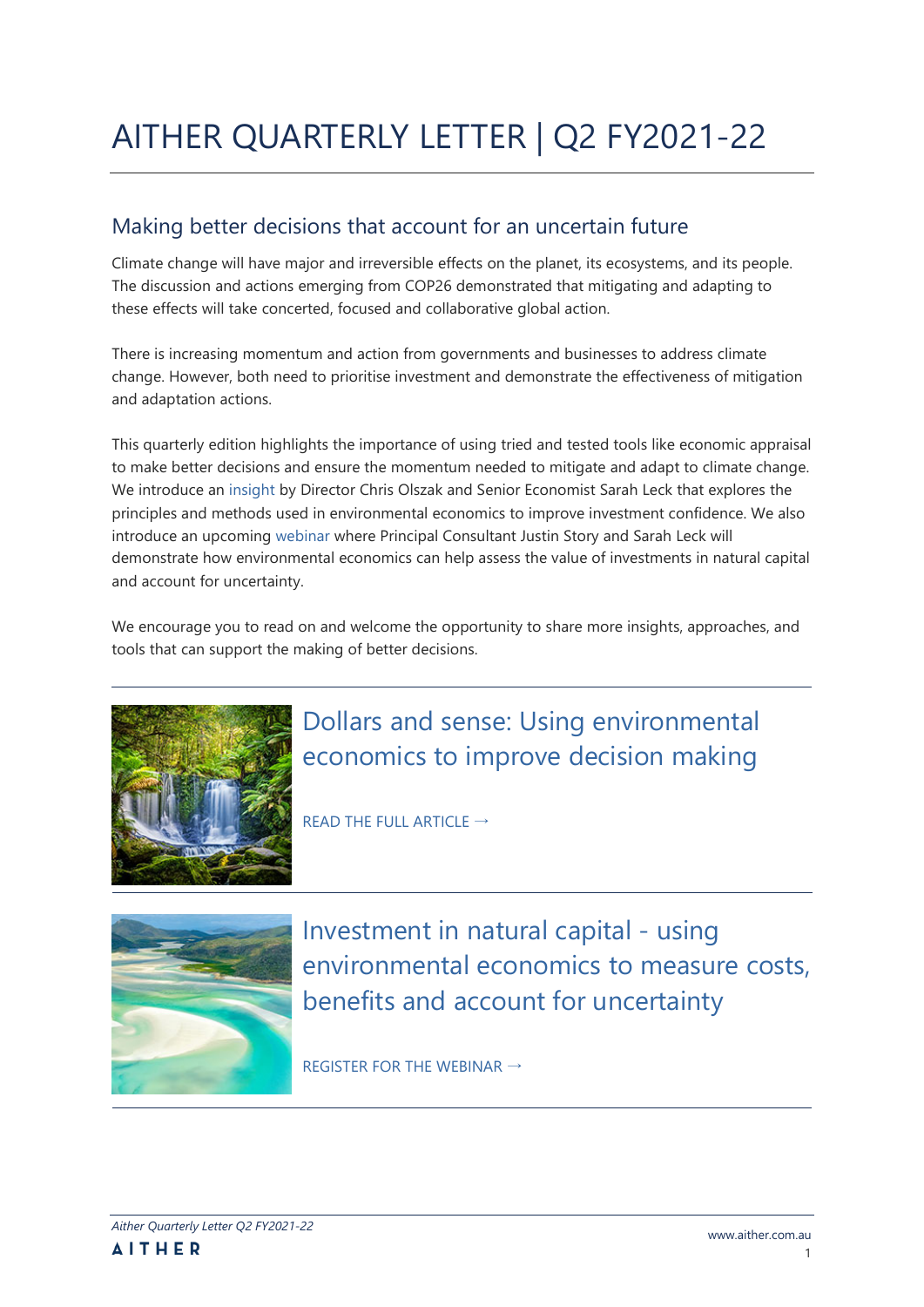#### The scale of investment in natural capital continues to grow

With governments and businesses worldwide committing to net-zero targets, interest in natural capital is gaining momentum as a critical means of mitigating and adapting to climate change. Recent commitments arising from COP26 are likely to be relevant for natural capital investments. These include resolving a path forward for Article 6 carbon market rules, a new target to double funding for adaptation in developing countries by 2025, and a promise to end deforestation by 2030.

Beyond climate change, natural capital is an increasingly important investment theme in its own right, in recognition of its significance to the global economy and society. For example, natural capital is necessary to support ecosystem services, such as pollination, which are essential for agricultural productivity. The recognition of this reliance continues to grow and has been emphasised, for example, through the emerging Taskforce for Nature-Related Financial Disclosures (TNFD).

However, there is continued uncertainty about the magnitude of the effects of climate change on different industry sectors, ecosystems, and communities and, consequently, the effectiveness and prioritisation of actions. Investors, whether they are from the public or private sectors, need confidence that they are investing in the best possible outcomes, and certainty and confidence that these outcomes will be, and are being, achieved.

The scale and speed of investment required for mitigation and adaptation highlights the need to identify and prioritise the most effective response options. For example, a recent report by the Insurance Council of Australia suggests Australia will have to spend \$30 billion over the next 50 years to mitigate coastal flooding and erosion. Associate Director Martijn Gough and Senior Economist Sarah Leck recently wrote an [insight](https://www.aither.com.au/communicating-economics-to-influence-coastal-adaptation-decision-making) that highlights how economics can help ensure this investment delivers the best outcomes for our community.

The examples highlighted above demonstrate the potential scale of investment in mitigation and adaptation, including natural capital. There is an opportunity to ensure this investment is used on response options that are effective and deliver the best value for money.

### Environmental economics can be used to ensure effective investment in natural capital

Environmental economics provides a framework to identify and value the benefits and costs of natural capital investment. The structured framework enables analytical rigour to be maintained and provides clear outcomes, costs, and benefits that can be directly compared and understood, enabling effective investment prioritisation and communication of value for money.

There are multiple benefits of investment in natural capital, but the case for investment is often weak. We often hear that the value of ecosystem services  $-$  how much people are willing to pay for them  $-$  is not fully revealed in market prices, and this can limit investment in ecosystem services from the government or the private sector. Robust methods for valuing ecosystem services can therefore lead to better policy and investment decisions.

Environmental economists have developed a range of methodologies that can be used to value natural capital investments. The Total Economic Value framework is used to estimate the full range of values from ecosystem services by considering both use and non-use values. Economists also use a